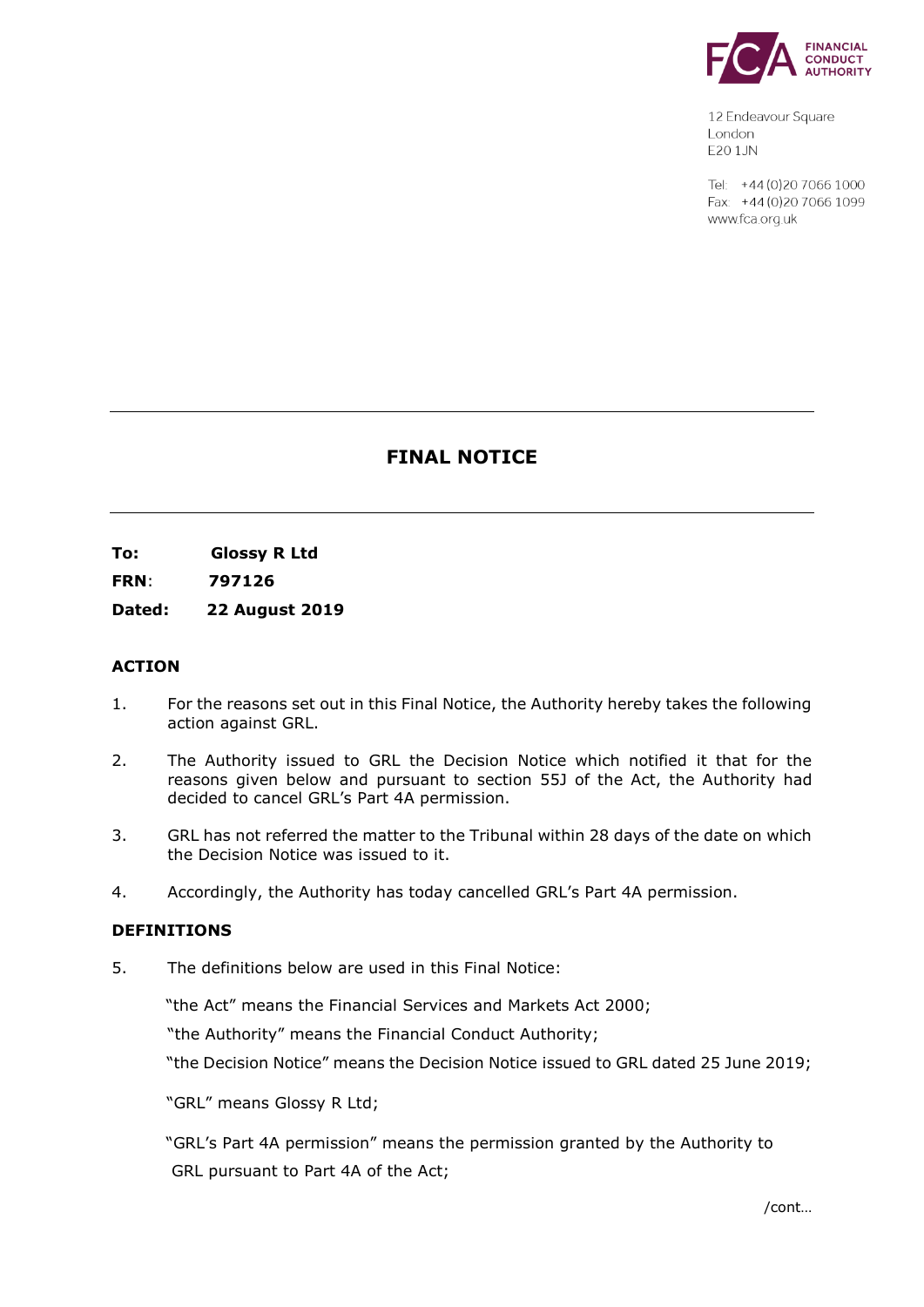"the Return" means the CCR007 return for the period ended 31 October 2018, which GRL was due to submit to the Authority by 12 December 2018;

"the suitability Threshold Condition" means the Threshold Condition set out in paragraph 2E of Schedule 6 to the Act;

"the Threshold Conditions" means the threshold conditions set out in Schedule 6 to the Act;

"the Tribunal" means the Upper Tribunal (Tax and Chancery Chamber); and

"the Warning Notice" means the Warning Notice issued to GRL dated 4 June 2019.

## **REASONS FOR ACTION**

- 6. On the basis of the facts and matters and conclusions described in the Warning Notice and in the Decision Notice, it appears to the Authority that GRL is failing to satisfy the suitability Threshold Condition, in that the Authority is not satisfied that GRL is a fit and proper person having regard to all the circumstances, including whether GRL managed its business in such a way as to ensure that its affairs were conducted in a sound and prudent manner.
- 7. This is because GRL has failed to comply with the regulatory requirement to submit the Return. GRL has not been open and co-operative in all its dealings with the Authority, in that GRL has failed to respond adequately to the Authority's repeated requests for it to submit the Return, and has thereby failed to comply with Principle 11 of the Authority's Principles for Businesses and to satisfy the Authority that it is ready, willing and organised to comply with the requirements and standards under the regulatory system.
- 8. These failures, which are significant in the context of GRL's suitability, lead the Authority to conclude that GRL has failed to manage its business in such a way as to ensure that its affairs are conducted in a sound and prudent manner, that it is not a fit and proper person, and that it is therefore failing to satisfy the Threshold Conditions in relation to the regulated activities for which GRL was granted a Part 4A permission.

#### **DECISION MAKER**

9. The decision which gave rise to the obligation to give this Final Notice was made by the Regulatory Decisions Committee.

#### **IMPORTANT**

10. This Final Notice is given to GRL in accordance with section 390(1) of the Act.

## **Publicity**

11. The Authority must publish such information about the matter to which this Final Notice relates as the Authority considers appropriate. The information may be published in such manner as the Authority considers appropriate. However, the Authority may not publish information if such publication would, in the opinion of the Authority, be unfair to GRL or prejudicial to the interest of consumers.